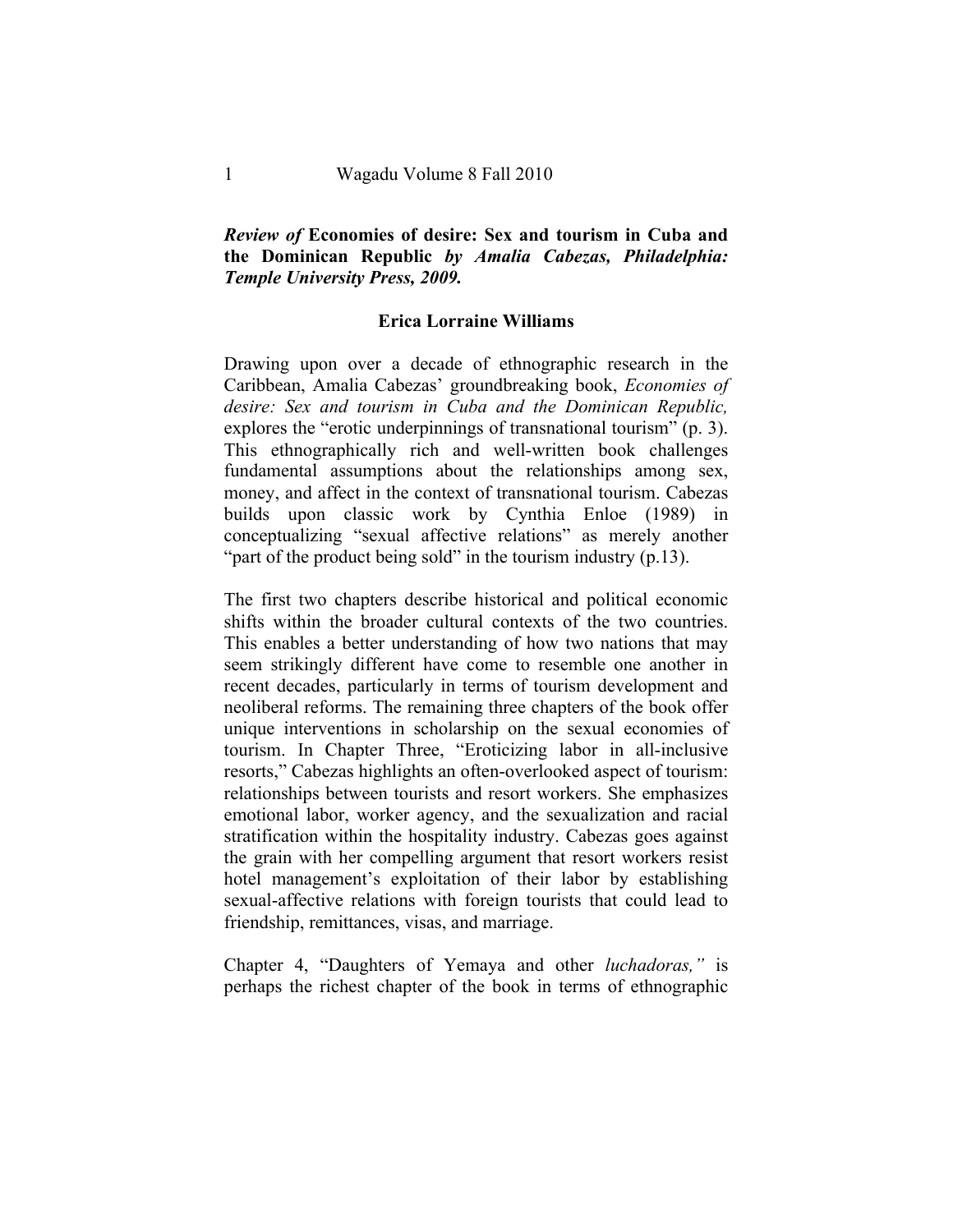description and theoretical rigor. Here, she theorizes gifts, tactical sex, and sex work, and also draws upon Afro-Cuban religious cosmologies to understand how women conceptualize their relationships with foreign tourists. Cabezas understands gifts as an "important feature of exchange and solidarity" (p. 122) that can "solidify and strengthen" affective connections and "alleviate the gulf of disparities" between people (p. 123). She argues that gifts can represent "solidarity, care, and concern" for someone, as well as the transformation of a relationship into one of courtship and love (p.124). Commodification and affect are not mutually exclusive, Cabezas argues, and one cannot assume that all relationships that involve monetary exchange are "immoral, oppressive, and exploitative" (p. 22).

This engaging ethnography skillfully challenges the concept of sex work as the only viable analytical tool for understanding interactions between tourists and locals (p.117). Are young, single mothers in the Caribbean engaging in "sex work" when they pursue relationships with foreign men as a strategy to reap some of the benefits of transnational capitalism and tourism development? Cabezas perceptively critiques studies of sex work for failing to pay sufficient attention to the affective realm (p. 11). Accordingly, the scholarship on emotional labor and care work greatly influences her theoretical approach. Cabezas points out that the category of "sex work" cannot be applied to all "erotic crosscultural encounters" (p. 11), particularly those that involve "elusive travel romances" and "intimate encounters" (p. 8) instead of straightforward commercial sexual transactions. Finally, she notes that the term "sex worker" has been applied to women in racist and classist ways. For example, the term *jinetera* has been racialized to refer almost exclusively to black women in Cuba. The term, "sex worker", also presupposes a fixed identity (p. 21), which was incongruent with the narratives of her research participants.

Cabezas introduces the concept of "tactical sex" as an alternative to the notion of the entrenched identity of the term "sex worker".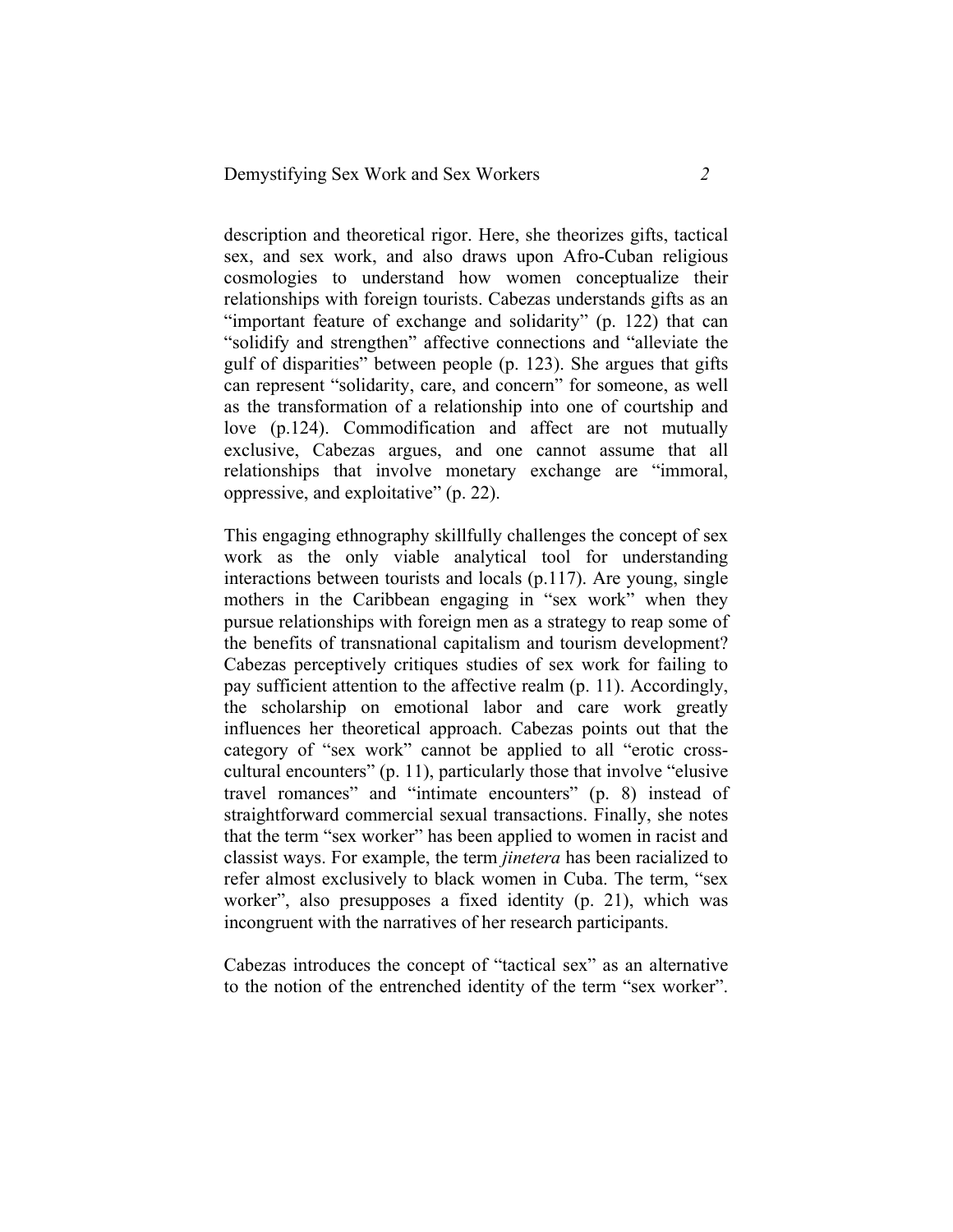She defines tactical sex as "part of a complex circulation of sex and affect to cultivate social relations with foreigners" (p. 120). Tactical sex is a flexible, sporadic, and contingent activity that women may employ temporarily to alleviate financial burdens and seek friendship, permanent romantic attachments, and possibly international migration (p.120). For example, Yvet, a thirty-two year old black lawyer who earned US \$12 per month, decided to use tactical sex as a strategy to meet a foreigner who could help her migrate to work in her profession abroad (p. 135).

Finally, Chapter 4 highlights how Cuban women understand their sexual-affective relations with foreigners as "a form of spiritual deliverance" (p. 116), or a gift from Yemaya, the *orisha* of the ocean and protector of mothers. This is a unique and insightful argument that responds to M. Jacqui Alexander's (2005) shrewd call for feminist scholars to pay attention to the role of religion and spirituality in women's lives. The book would have been better served if this contribution had been further elaborated. In the final chapter, Cabezas describes state violence against sex workers in the Dominican Republic, as well as the exclusionary and liberatory discourses surrounding human rights and violence against women. She presents an ethnographic description of MODEMU, a Dominican sex worker organization that appropriates human rights language and the term "sex worker" in order to reposition sex workers "from fallen women" to "subjects worthy of protection" (p. 159).

Ultimately, *Economies of Desire* is an important book that will be useful for both scholarly and general audiences. It makes significant contributions to the fields of feminist anthropology, the anthropology of globalization, and tourism studies. Her selfreflexive, engaging writing style and generous depiction of her informants' life stories and experiences will appeal to anyone interested in understanding the disparate effects of transnational capitalism and tourism development upon women in the Caribbean. In the final analysis, Cabezas hopes that the women's